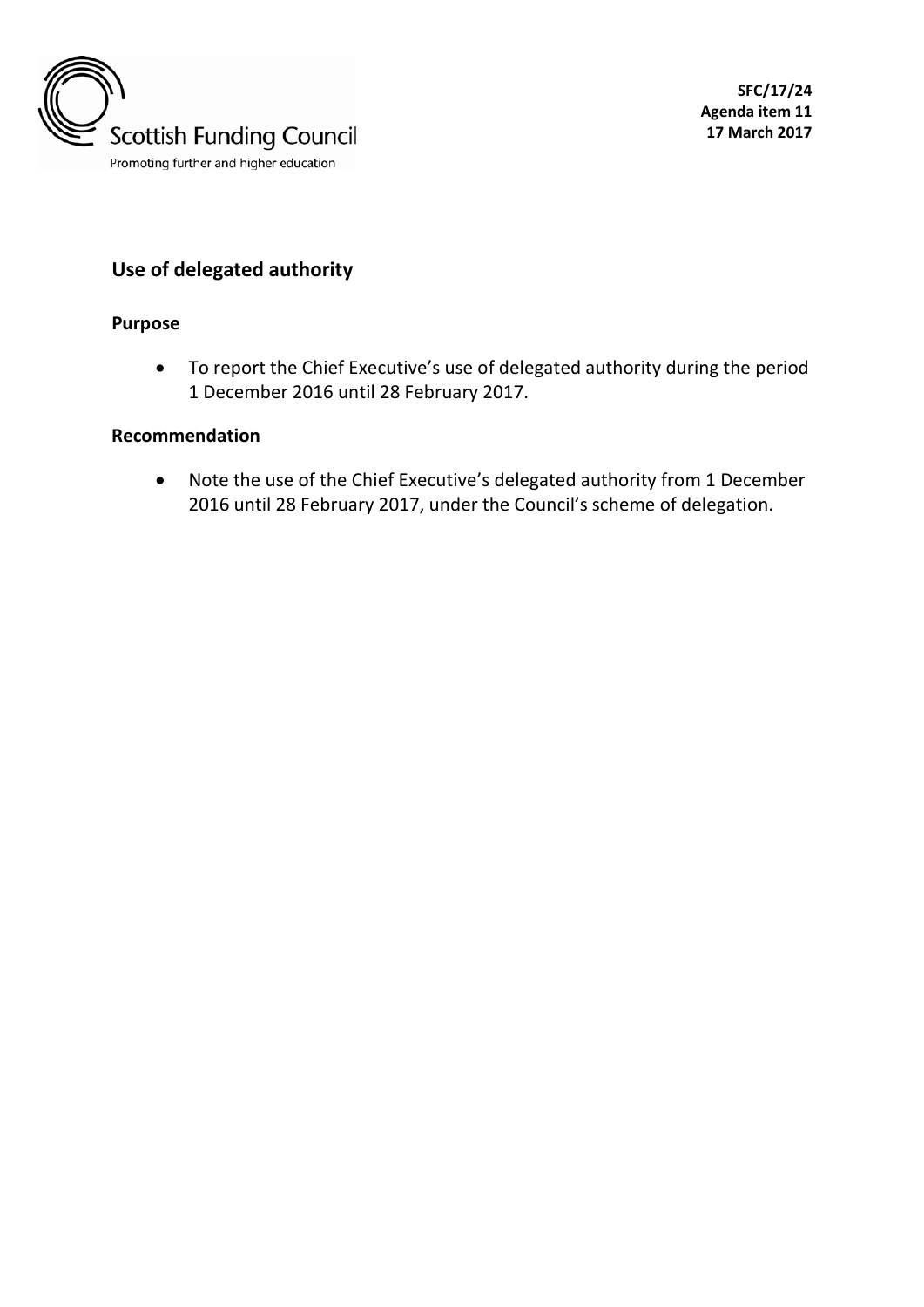## **Use of delegated authority**

### **Purpose**

1. This paper asks Council to note the use of the Chief Executive's delegated authority during the period 1 December 2016 until 28 February 2017.

### **Background**

2. At its meeting on 18 December 2015, Council agreed a revised scheme of delegation (SFC/15/67).

| <b>Money</b>    | 'Risk'          | Decided by             |
|-----------------|-----------------|------------------------|
| Up to £500,000  | Low/Medium/High | <b>Chief Executive</b> |
| £500,001 to £5M | Low/Medium      | <b>Chief Executive</b> |
| £500,001 to £5M | High            | Council board          |
| Above £5M       | All             | Council board          |

### **Use of delegated authority**

3. Under the scheme of delegation in operation the Chief Executive has approved the following actions under delegated authority from the Council.

The highlighted text below is withheld from publication on the Council website under the Freedom of Information (Scotland) Act 2002, Section 33, Commercial interests and the economy

 $\lceil \quad \rceil \times 1$  paragraph

## **Capital funds**

4. No capital funds were approved under delegated authority during this period.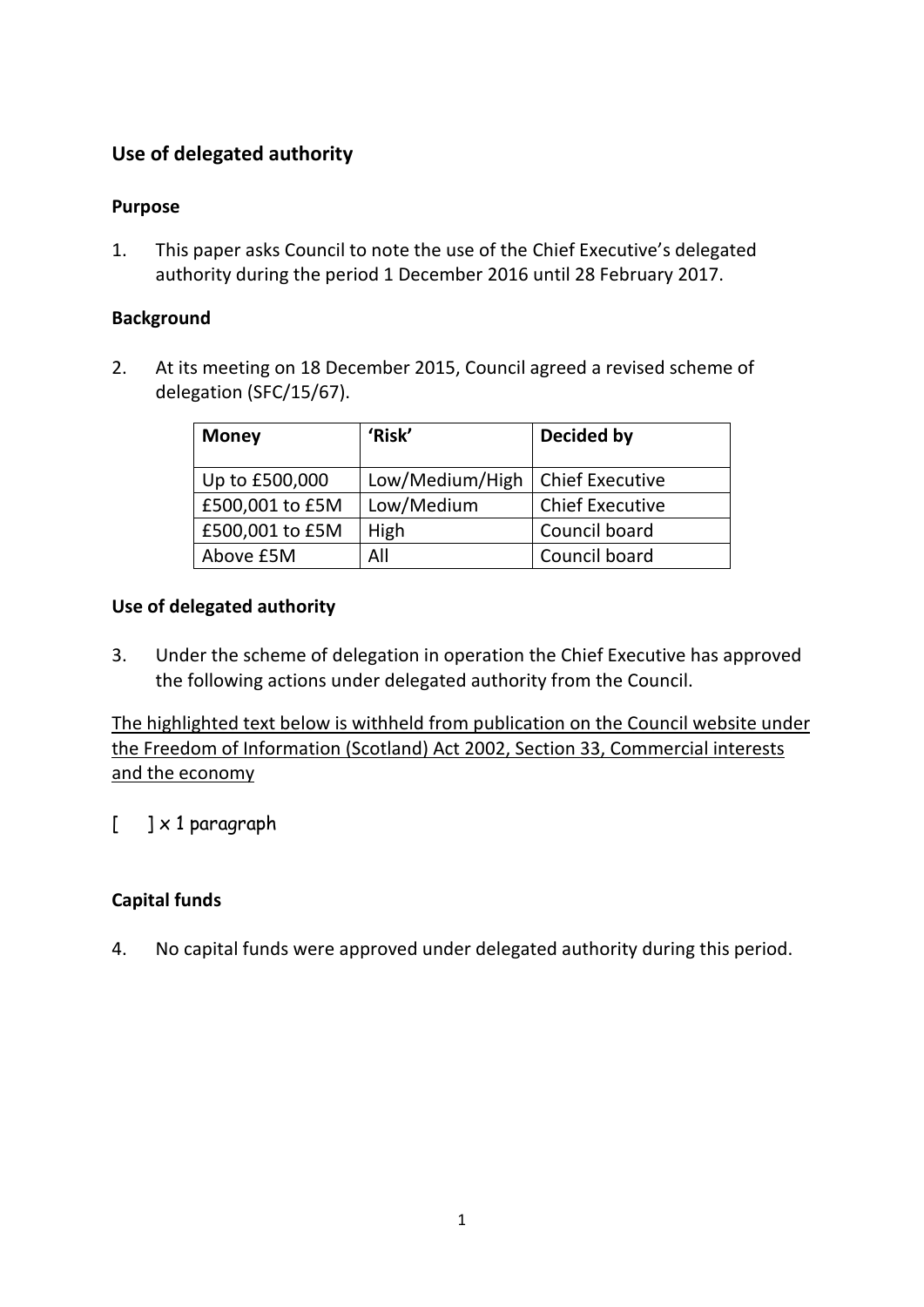# **FE programme funds**

| <b>Grant Line/project</b>                                                                                           | <b>Delegation</b>                                                                                                                                                                                                                                              | <b>Amount</b>                                                                                       | Identified         |
|---------------------------------------------------------------------------------------------------------------------|----------------------------------------------------------------------------------------------------------------------------------------------------------------------------------------------------------------------------------------------------------------|-----------------------------------------------------------------------------------------------------|--------------------|
| Effective<br>Institutions:<br>Lanarkshire Region<br><b>Additional Funding</b><br>for ESF activity                   | <b>Element</b><br>General delegated<br>authority, on<br>advice from the<br><b>Strategic Funding</b><br>Group meeting on<br>5 December 2016                                                                                                                     | £1,106,700 over<br>Academic Years 2016-17<br>to 2017-18                                             | <b>Risk</b><br>Low |
| Effective<br>Institutions:<br><b>Edinburgh College</b><br><b>Business</b><br>transformation plan<br>funding phase 2 | General delegated<br>authority on<br>advice from the<br><b>Strategic Funding</b><br>Group (agreed by<br>correspondence)                                                                                                                                        | £560k in Financial Year<br>2016-17                                                                  | Medium             |
| Scottish Credit and<br>Qualifications<br>Framework                                                                  | General delegated<br>authority, on<br>advice from the<br><b>Strategic Funding</b><br>Group meeting on<br>12 January 2017                                                                                                                                       | £600,000 over Academic<br>Years 2017-18 to<br>2019-20. FE share is<br>£200,000 over three<br>years. | Low                |
| <b>ESF Developing</b><br>Scotland's<br>Workforce 1617                                                               | Specific delegated<br>authority. These<br>offers of ESF<br>funding/activity<br>are set out in the<br><b>Final Outcome</b><br>Agreement<br><b>Funding</b><br>allocations for<br>2016-17 (and is<br>the $2^{nd}$ year of<br>funding under the<br>DSW programme). | £4,282,241 over<br>Financial Years 2016-17<br>to 2017-18                                            | Low                |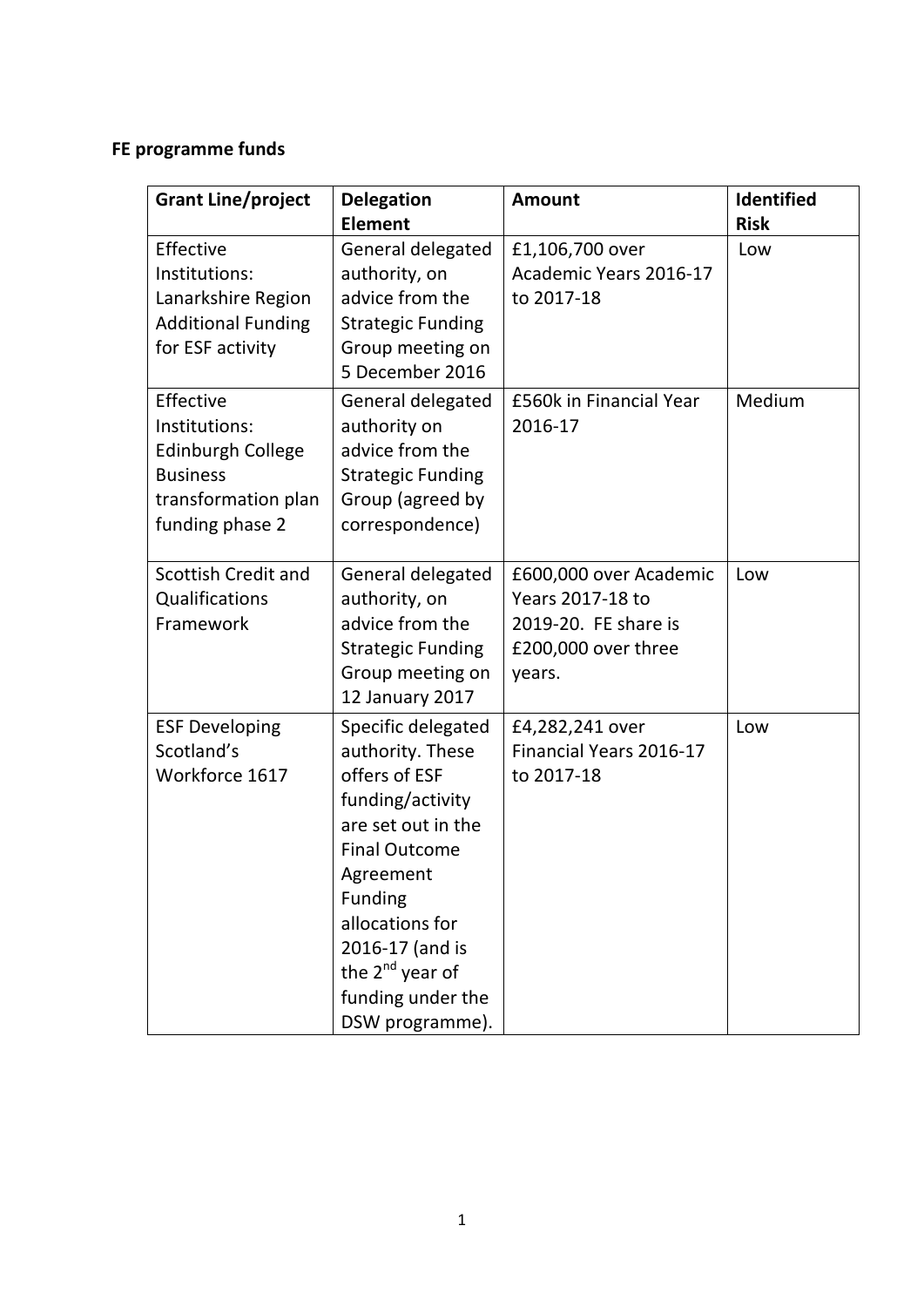# **HEI programme funds**

| <b>Grant Line/project</b>                                                                                                                 | <b>Delegation Element</b>                                                                                        | <b>Amount</b>                                                                                                                                  | Identified<br><b>Risk</b> |
|-------------------------------------------------------------------------------------------------------------------------------------------|------------------------------------------------------------------------------------------------------------------|------------------------------------------------------------------------------------------------------------------------------------------------|---------------------------|
| Industry/Academia<br>Links: Cancer<br><b>Innovation Challenge</b>                                                                         | General delegated<br>authority, on advice<br>of the Strategic<br>Funding Group, 7<br>November 2016               | £1,000,000 over<br><b>Academic Years</b><br>2016-17 and 2017-18                                                                                | Medium                    |
| Diversity & Specialism:<br>Royal Conservatoire of<br>Scotland pre-HE<br><b>Widening Access</b><br><b>Initiative: Transitions</b><br>20/40 | General delegated<br>authority, on advice<br>of the Strategic<br>Funding Group, 1<br>August 2016                 | £1,728,000 over<br><b>Academic Years</b><br>2017-18 to 2019-20                                                                                 | Low                       |
| <b>Global Challenges</b><br><b>Research Fund</b>                                                                                          | General delegated<br>authority                                                                                   | £2,000,000 in<br><b>Academic Year</b><br>2016-17. Funding<br>offered by<br>Department of<br>Business, Energy and<br><b>Industrial Strategy</b> | Low                       |
| <b>Innovation Centres:</b><br>Digital Health Institute<br>Phase 2                                                                         | General delegated<br>authority, on advice<br>of the Strategic<br>Funding Group, 5<br>December 2016               | £3,000,000 over<br><b>Academic Years</b><br>2016-17 to 2017-18                                                                                 | Medium                    |
| <b>Effective Institutions:</b><br>Scottish Credit and<br>Qualifications<br>Framework                                                      | General delegated<br>authority, on advice<br>of the Strategic<br>Funding Group, 12<br>January 2017               | £600,000 over<br><b>Academic Years</b><br>2017-18 to 2019-20.<br>HE share is £400,000<br>over three years.                                     | Low                       |
| <b>Employability &amp; Skills:</b><br><b>Scottish Graduate</b><br><b>School of Social</b><br>Science                                      | General delegated<br>authority, on the<br>advice of the<br><b>Strategic Funding</b><br>Group, 12 January<br>2017 | £600,000 over<br><b>Academic Years</b><br>2017-18 to 2022-23                                                                                   | Low                       |